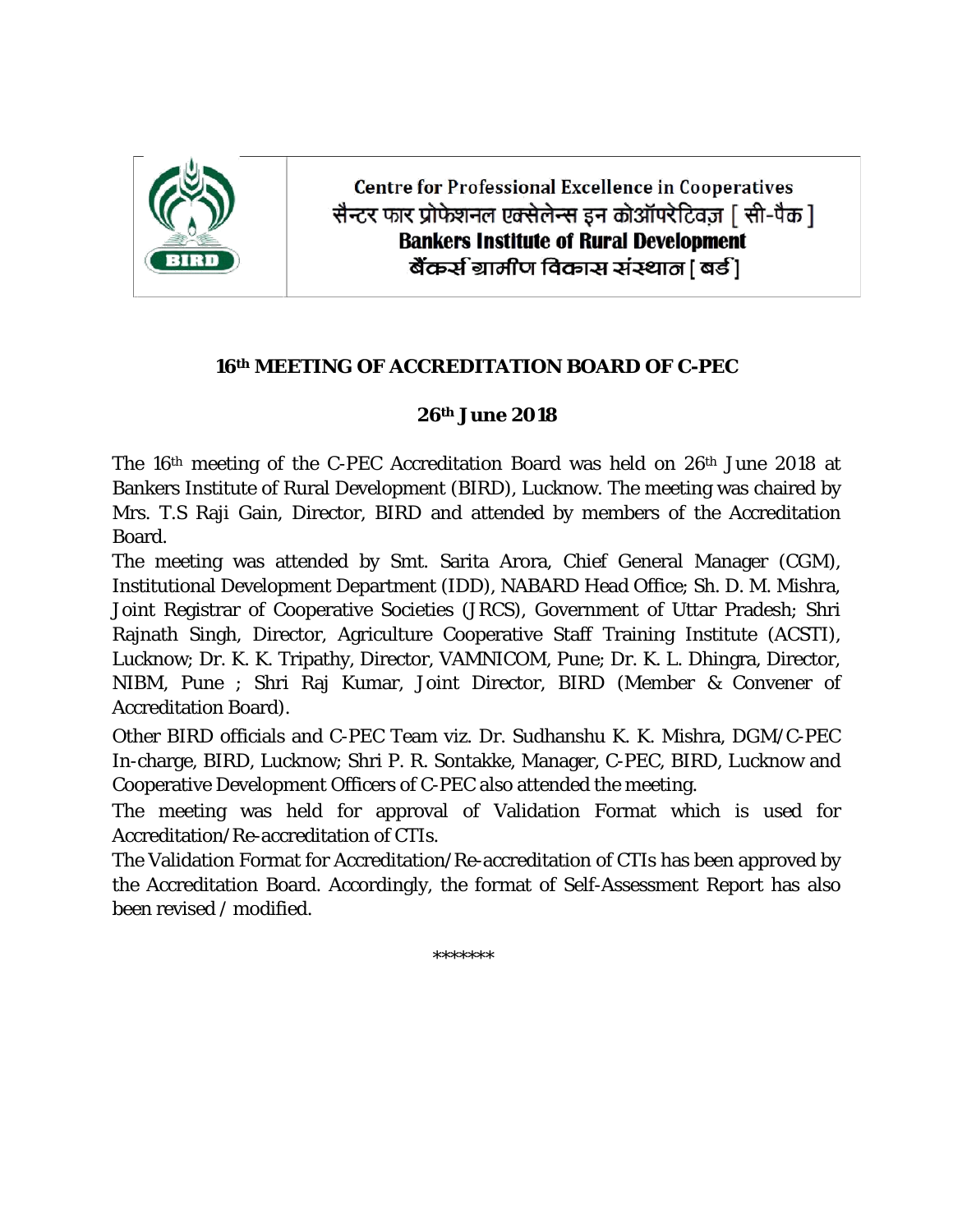#### **SELF ASSESSMENT REPORT (For the Year ending 31 March ----)**

## **PART I: General Information**

#### 1. **Name of the Institution** (Please leave one blank space between two words)

#### **2. Name of the Sponsoring Institution / Parent Organization**

#### **3. Address of the Institution**

| First Line   |  |  |  |  |  |  |  |  |          |  |  |  |  |
|--------------|--|--|--|--|--|--|--|--|----------|--|--|--|--|
| Second Line  |  |  |  |  |  |  |  |  |          |  |  |  |  |
| Third Line   |  |  |  |  |  |  |  |  |          |  |  |  |  |
| <b>CITY</b>  |  |  |  |  |  |  |  |  |          |  |  |  |  |
| <b>STATE</b> |  |  |  |  |  |  |  |  |          |  |  |  |  |
| PIN          |  |  |  |  |  |  |  |  | STD Code |  |  |  |  |
| Website      |  |  |  |  |  |  |  |  |          |  |  |  |  |
| e-Mail       |  |  |  |  |  |  |  |  |          |  |  |  |  |
| Fax Number   |  |  |  |  |  |  |  |  |          |  |  |  |  |
| Telephone 1  |  |  |  |  |  |  |  |  |          |  |  |  |  |
| Telephone 2  |  |  |  |  |  |  |  |  |          |  |  |  |  |

#### 4. **Date of Establishment/ Incorporation** ( dd/mm/yyyy) -

#### 5. **Premises Rented or owned –**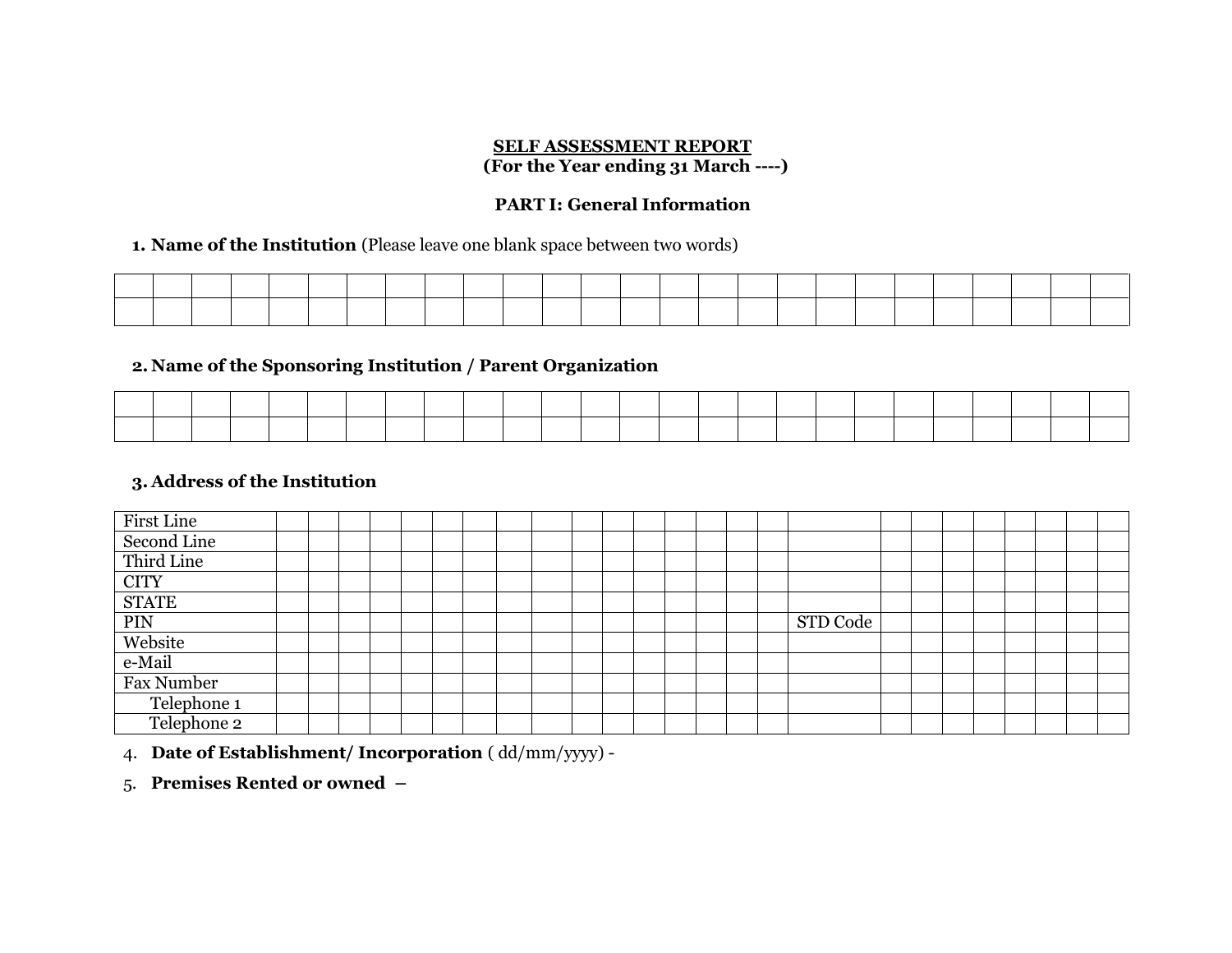#### 6. **Location of the Institution:**

 $\sim$ 

North-Eastern State: Yes / No

Urban / Semi-Urban / Rural / Tribal / Hilly / others –

## 7. **Head of the Institution** (Please leave one blank space between two words)

| Name                 |                     |                        |                                           |                          |  |
|----------------------|---------------------|------------------------|-------------------------------------------|--------------------------|--|
| Designation          |                     |                        |                                           |                          |  |
| Principal / Director | Temporary<br>Charge | Permanent<br>Full Time | Permanent<br>holding other work<br>charge | but<br>Organization from |  |
| Mobile No            |                     |                        |                                           | which deputed            |  |
| Landline No.         |                     |                        |                                           |                          |  |
| Fax                  |                     |                        |                                           |                          |  |
| E-Mail               |                     |                        |                                           |                          |  |

## **8. Staff Strength – Number (including Temporary / Contract)**

|                             | On Deputation | Faculty/<br>Core<br>Recruitment | $Own \mid On contact$ | Total Strength |
|-----------------------------|---------------|---------------------------------|-----------------------|----------------|
| <b>Faculty Members</b>      |               |                                 |                       |                |
| Academic Staff              |               |                                 |                       |                |
| <b>Administrative Staff</b> |               |                                 |                       |                |
| Other Staff                 |               |                                 |                       |                |
|                             |               |                                 |                       |                |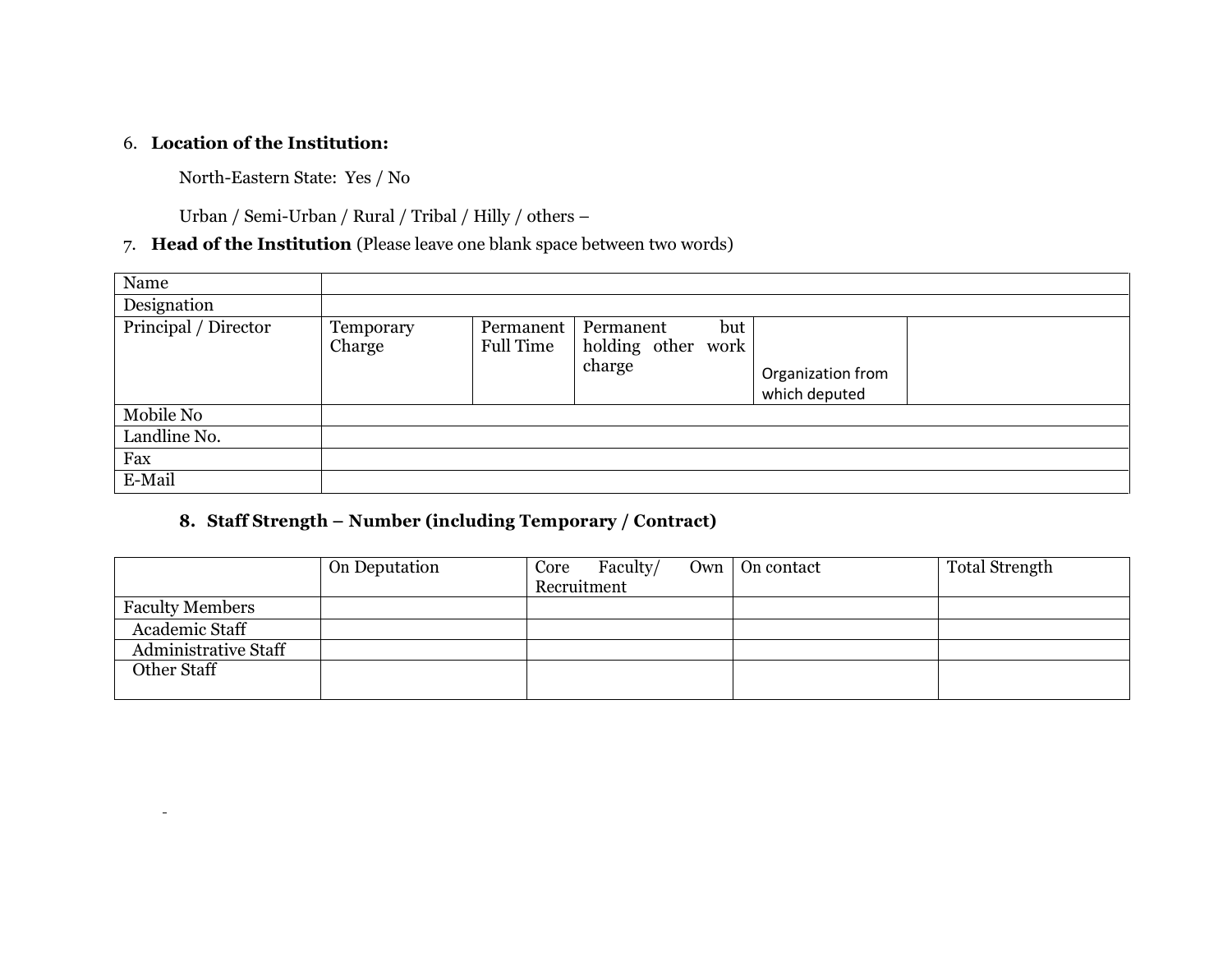#### **SELF ASSESSMENT REPORT (For the Year ending 31 March ----)**

#### **PART II: Information for Assessment (please tick (√) wherever required) (Please do not include Data on Professional Course being run by the Institution)**

#### **1. Curricular Design and Development**

#### **1.1 Training Needs Assessment and Preparation of Course Calendar**

| a)           | <b>TNA</b><br>conducted                                                | Yes / No | If yes give details-                                                                                                                                                                                                                                      |
|--------------|------------------------------------------------------------------------|----------|-----------------------------------------------------------------------------------------------------------------------------------------------------------------------------------------------------------------------------------------------------------|
|              | the last 3<br>during<br>years                                          |          | A) If TNA Exercise done during the year/ any of the previous 3 year,                                                                                                                                                                                      |
|              |                                                                        |          | <b>B)</b> Method of conducting TNAs (as per institute) of last 3 years :<br>Based on feedback questionnaire from user organization<br>$\mathbf{1}$<br>ii.<br>Based on field visit<br>iii.<br>Based on Secondary data*                                     |
|              |                                                                        |          | C) Whether based on the TNA new programme were introduced and/or existing<br>programme(s) were modified                                                                                                                                                   |
|              |                                                                        |          | * <b>Note-</b> 'Secondary Data' refers to the following:<br>1. Any information available with the CTIs in other forms like previous feedbacks,<br>demands from clients, etc.<br>2. Previous years records in training feedbacks/sector specific feedback. |
|              |                                                                        |          | Kindly give information on A to C                                                                                                                                                                                                                         |
| $\mathbf{b}$ | Syllabus Committee<br>/Programme<br>Advisory Committee<br>in existence | Yes / No | If yes, date (s) of meeting                                                                                                                                                                                                                               |
| $\mathbf{c}$ | of<br>Preparation<br>Annual Calendar                                   | Yes / No | If yes give details-<br>Validation Committee to give marks if:                                                                                                                                                                                            |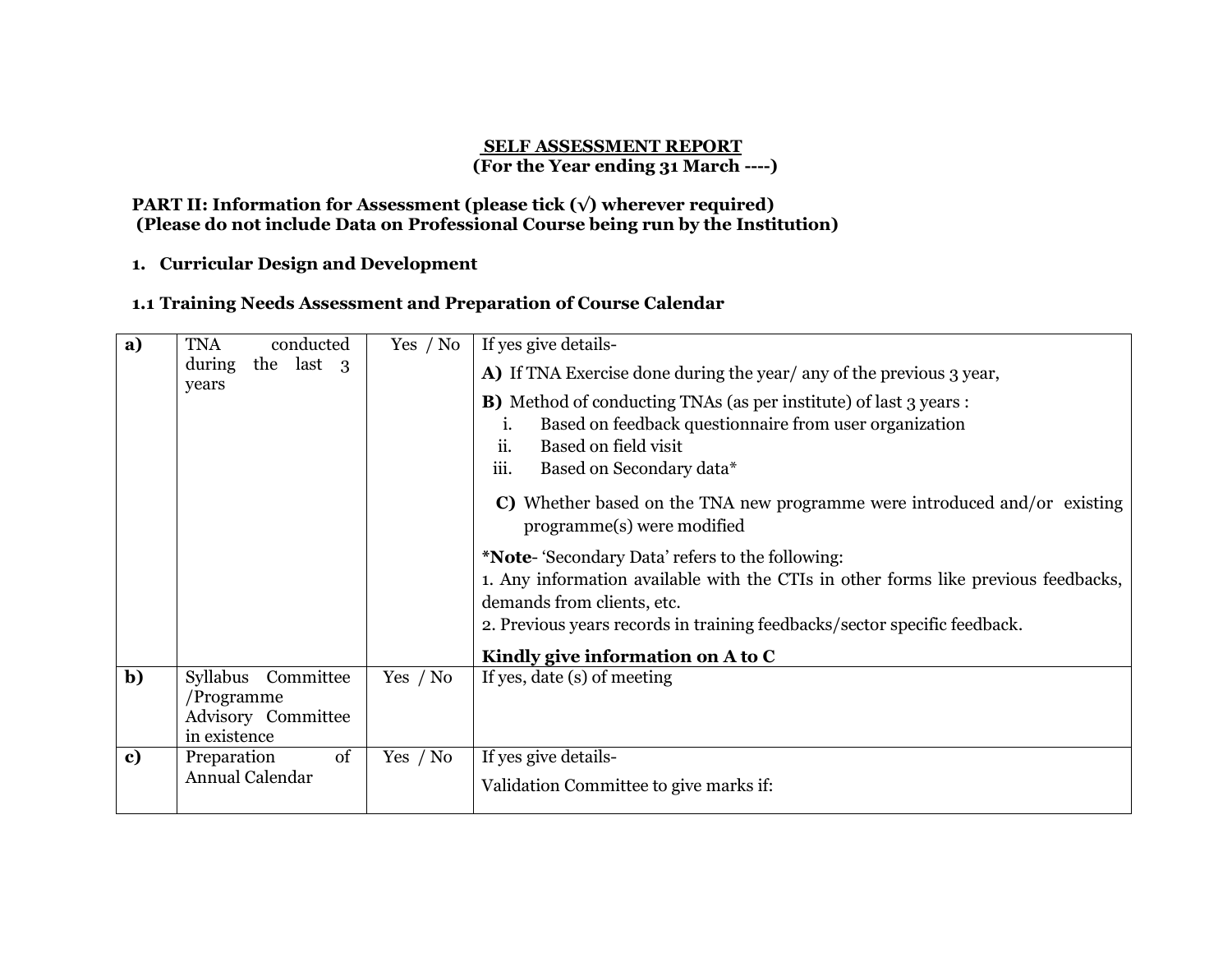|    |                                                                                               |            | <b>1.</b> If TNA discussed & deliberated in Syllabus Committee/Faculty Meeting/<br>Programme advisory Committee of CTI<br>2. Programme calendar discussed in Client Consultation Committee/Training<br><b>Advisory Committee</b><br>3. Adherence to Timelines in terms of preparation of calendar                                              |
|----|-----------------------------------------------------------------------------------------------|------------|------------------------------------------------------------------------------------------------------------------------------------------------------------------------------------------------------------------------------------------------------------------------------------------------------------------------------------------------|
| d) | Approval of calendar<br>by Training advisor<br>Standing Committee/<br>Management<br>Committee | Yes $/$ No | If yes give details-<br>1. Calendar approved<br>If approved in Standing Committee/ Training Advisory Committee give<br>If approved in Management Committee<br>2. Circulation of calendar:<br>a. If circulated to client before beginning of financial year<br>b. Delay of less than 45 days<br>Delay of more than 45 days<br>d. Not circulated |

## **1.2 New / Customized Programmes**

| a) | <b>New</b><br>No.<br>Ωt<br>Programmes<br>conducted      | Yes / No | Feed back on new programmes conducted.                                                                                                       |             |
|----|---------------------------------------------------------|----------|----------------------------------------------------------------------------------------------------------------------------------------------|-------------|
| b) | Customized<br>Programmes<br>conducted                   | English  | Local                                                                                                                                        | <b>Both</b> |
| c) | Ability<br>to<br>customize/formulate<br>new Programmes. | Yes / No | If yes, No. of customize/formulate new Programmes. Validation Team to give marks<br>proportionately based on the feedback of new programmes. |             |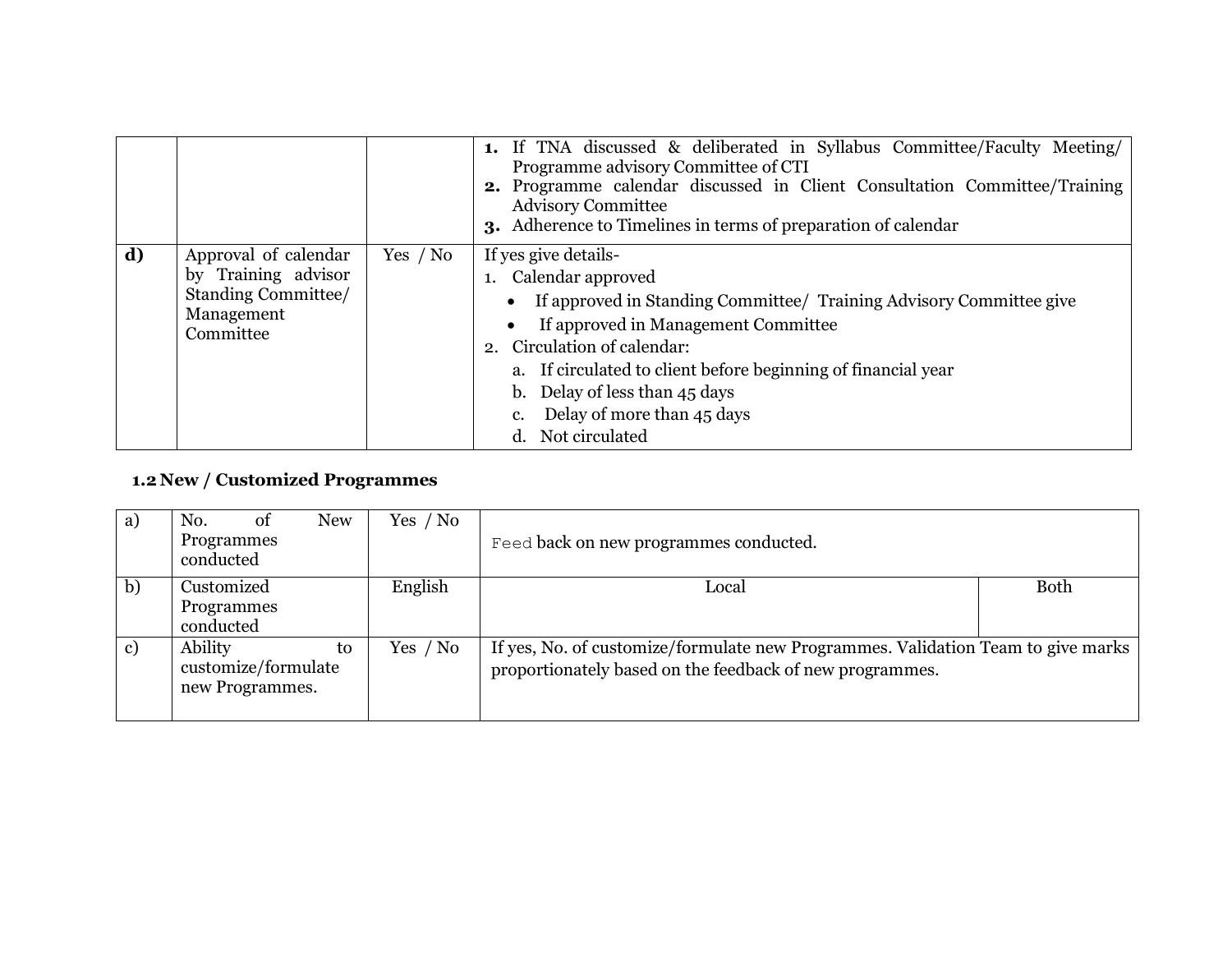# **1.3 Preparation of Course Materials**

| a) | Quality of study material prepared         | No of Courses                      |                    |
|----|--------------------------------------------|------------------------------------|--------------------|
| b) | Languages used                             | English No                         | Local Language No_ |
| c) | Inclusion of<br>case studies,<br>Articles  |                                    |                    |
|    | and Success Stories                        | Yes                                | Give details       |
| d) | Relevance of course material to programmes | Yes                                | Give details       |
| e) | Handouts                                   | Yes<br>(If Yes, No. of<br>Handouts | Give details       |

## **1.4 Updation of training modules and course material of existing programs**

| a) | Updation of training modules | Yes                                       | 1. If programme feedback provided by                                                                                                   |
|----|------------------------------|-------------------------------------------|----------------------------------------------------------------------------------------------------------------------------------------|
|    |                              | (No. of module<br>Give details of 1,2 & 3 | participants is taken into consideration<br>guidelines/<br>2. Updation of latest<br>instructions<br>regulators/<br>from<br>supervisors |
|    |                              |                                           | 3. Incorporating $1 \& 2$ in existing study<br>material                                                                                |
| b) | Updation of course material  | Yes<br>(No. of module<br>Give details     | circulars of<br>the relevant guidelines/<br>All<br>GoI/RBI/ NABARD/RCS/State Government<br>have been incorporated or updated           |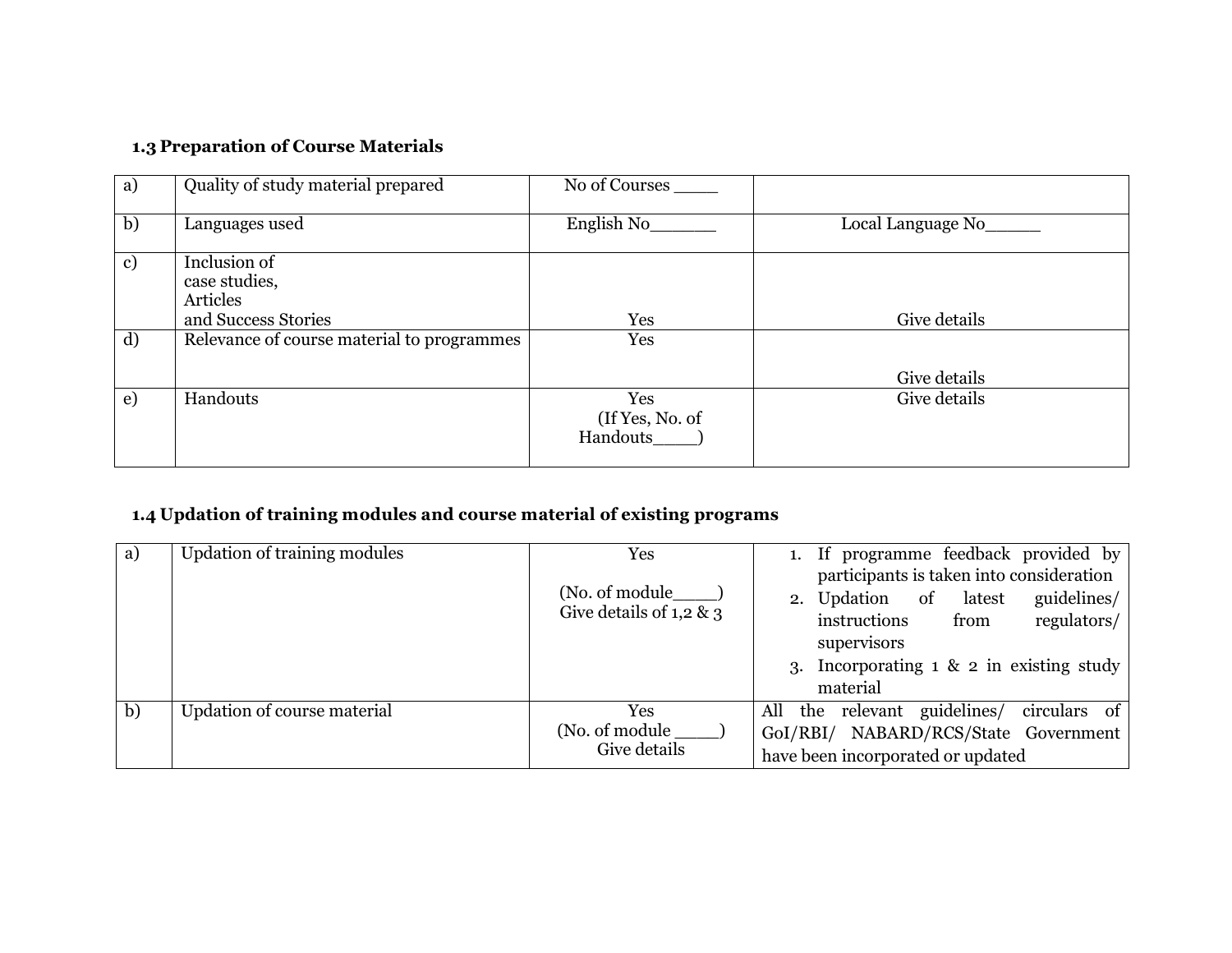## **1.5 Academic Flexibility**

| a) | in<br>Whether Institute has flexibility               | Yes / No                   | If yes, give details-                                                                                             |
|----|-------------------------------------------------------|----------------------------|-------------------------------------------------------------------------------------------------------------------|
|    | scheduling academic plans (How does the               |                            | 1. Total Number of Programmes as per                                                                              |
|    | CTI comment on this?)                                 |                            | Annual training Calendar                                                                                          |
| b) | Whether any program out of the calendar<br>cancelled? | Yes $/$ No<br>(If Yes, No. | 2. No. of new programmes conducted in<br>addition to annual training calendar<br>No of programmes cancelled<br>3. |
| C) | <b>Total Programmes</b>                               |                            |                                                                                                                   |

#### **1.6 Feedback from participants and institutions on course module/Programme**

| a) | Whether entry / exit test is conducted?                                                                                                                                                                                                                  | Yes / No   | If Yes,<br>1. Total no. of program<br>2. No. of programs in which entry / exit<br>conduct                      |
|----|----------------------------------------------------------------------------------------------------------------------------------------------------------------------------------------------------------------------------------------------------------|------------|----------------------------------------------------------------------------------------------------------------|
| b) | Whether structured feedback obtained from<br>participants at the end of each programme?                                                                                                                                                                  | Yes / No   | 1. Session wise feed back<br>2. Feedback on boarding lodging and<br>other facilities.                          |
| c) | Whether impact study conducted? (the CTI<br>should identify at least one program as a<br>flagship program for which it should conduct<br>impact study at least once in a year. Marks<br>should be given if such study is analyzed and<br>found positive) | Yes $/$ No | If Yes, No. of impact study<br>Whether such study is discussed in faculty or<br>standing Committee & analyzed. |
| d) | Overall feedback received for the programme<br>(Consolidated annual feedback)                                                                                                                                                                            |            | Average rating of programmes in a year $*$ 100<br>Total no. of programmes conducted in a year                  |

## **2 Faculty Expertise and Development**

## **2.1 No. of Training Coordination days per faculty member**

| a) | ducted<br>`otal<br>zrammes<br>гэг<br>™uumper<br>$\cdots$ | NO.S<br>__________ |
|----|----------------------------------------------------------|--------------------|
|    |                                                          |                    |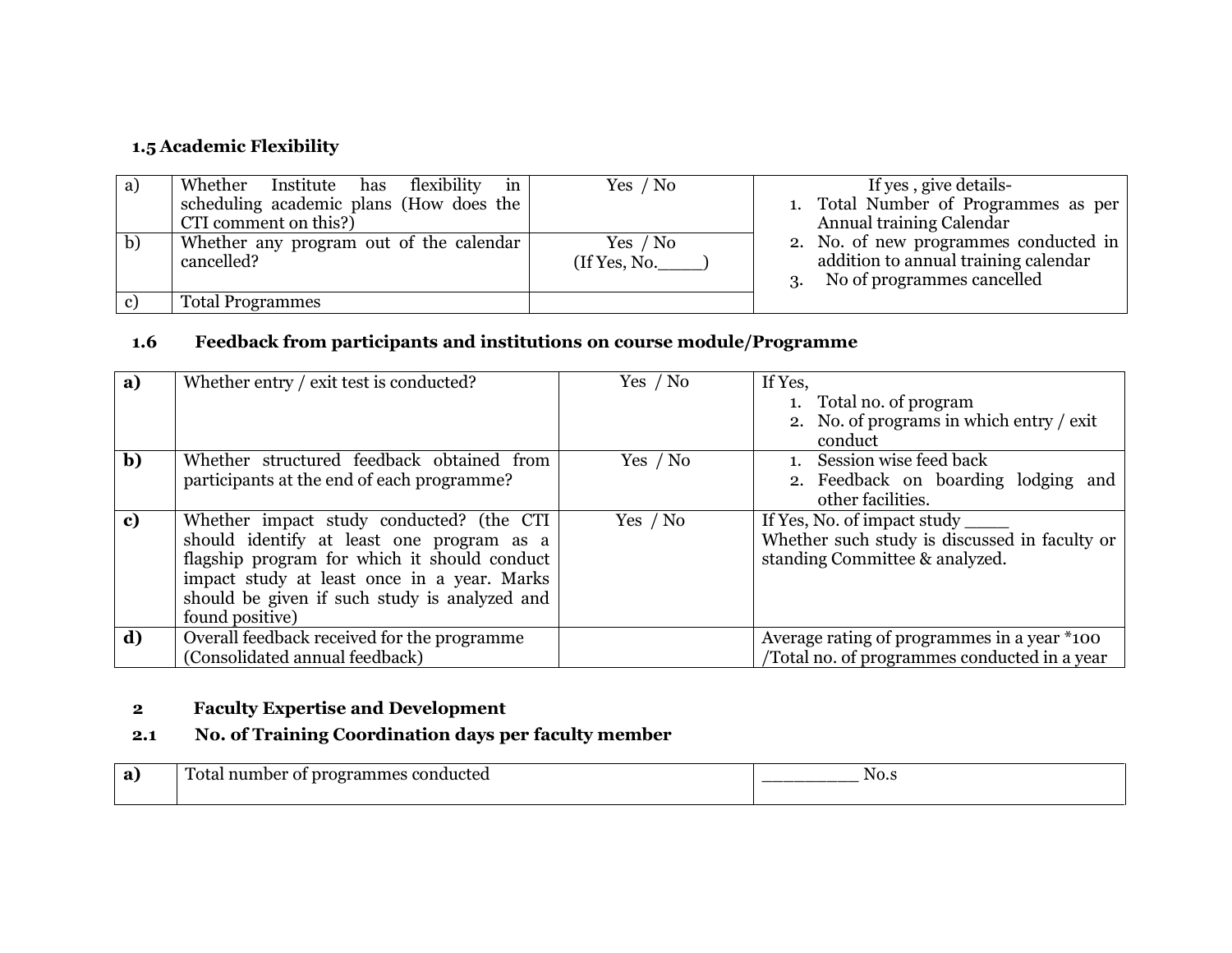| b) | Average duration of programmes                                                                                     | Days                                                                                           |
|----|--------------------------------------------------------------------------------------------------------------------|------------------------------------------------------------------------------------------------|
| c) | Average number of participants                                                                                     | No.s                                                                                           |
| d) | Total no. of faculty members                                                                                       | <b>Members</b>                                                                                 |
| e) | No. of trainee days per faculty member                                                                             | ((No. of program * Average duration * Average)<br>no. of Participants) /No. of faculty member) |
| f) | No. of Training Coordination Days per faculty ((no. of programs X)<br>Average duration) / No. of faculty members ) | Days                                                                                           |
| g) | Average number of sessions per faculty member (FM)                                                                 | (No. of sessions/No. of FMs)                                                                   |

## **2.2 Quality of faculty**

| a)              | Qualification                                                         |                 |
|-----------------|-----------------------------------------------------------------------|-----------------|
| i)              | Name of highest degree pursued                                        |                 |
| $\rm ii)$       | CTFC is done or not                                                   | $Yes$ /<br>/ No |
| $\mathbf{b}$    | <b>Experience</b>                                                     |                 |
| i)              | No. of years of experience as FM                                      |                 |
| $\overline{ii}$ | No. of years of experience in teaching or banking                     |                 |
| iii)            | No. of years of specialized experience (IT, Law, Accountancy, HR, NPA |                 |
|                 | Management experience etc.)                                           |                 |

# **2.3 Faculty Development Initiatives**

| a) | Faculty Development Initiatives (training/workshops/Training of Trainers   Faculty Development Initiatives may |                                             |
|----|----------------------------------------------------------------------------------------------------------------|---------------------------------------------|
|    | (TOT) attended by FMs in last 3 years).                                                                        | include trainings/workshops/Training of     |
|    |                                                                                                                | Trainers (TOT) attended by FMs/efforts      |
|    |                                                                                                                | made by FMs to upgrade their                |
|    |                                                                                                                | professional skills by certification course |
|    |                                                                                                                | or formal systems.                          |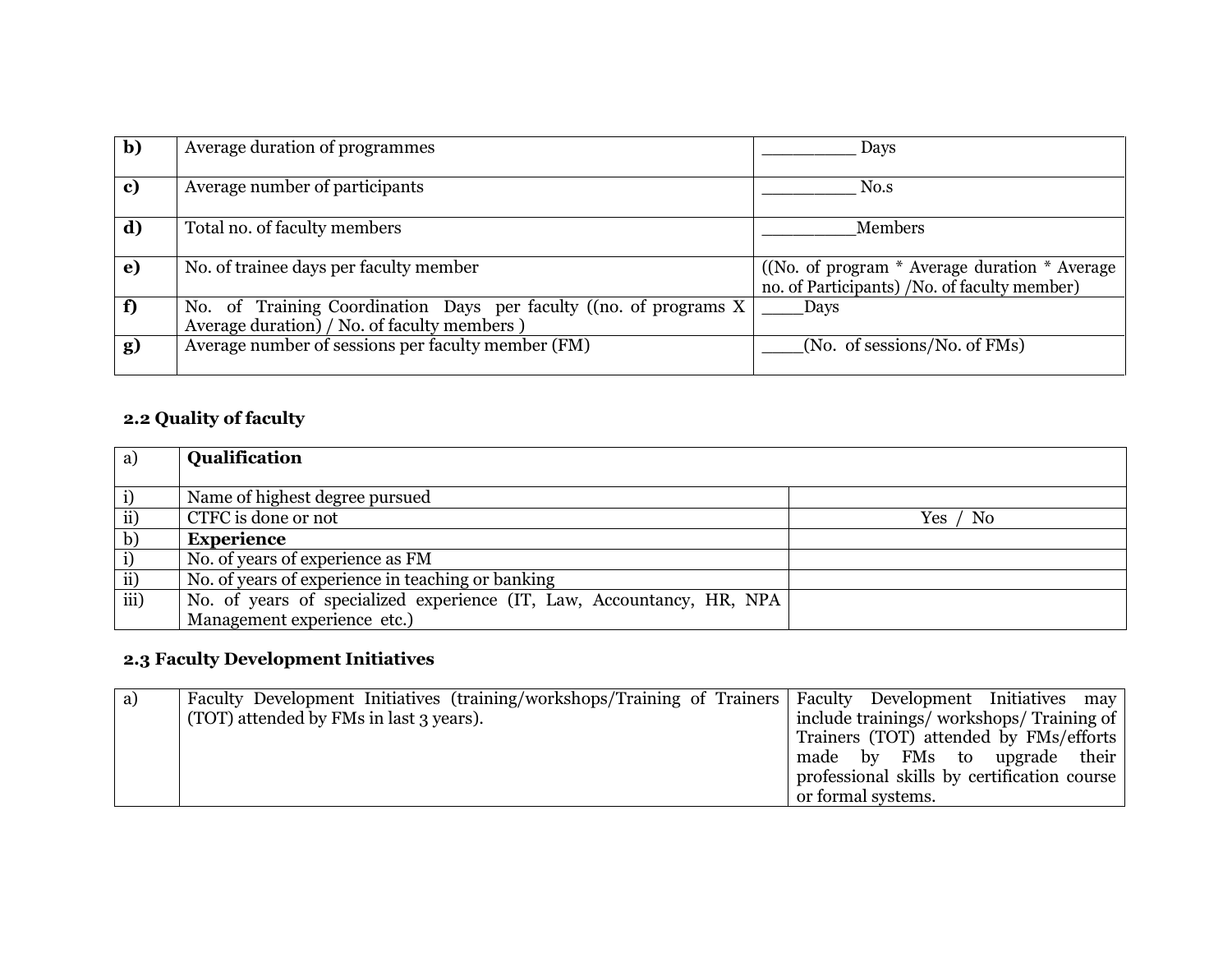|  | No. of Training<br>No. of Workshop<br>No. of ToT |
|--|--------------------------------------------------|
|  |                                                  |

## **2.4 Ability of the Institute to conduct on-location programmes**

|     | On-location programmes                                   | Yes / No |
|-----|----------------------------------------------------------|----------|
|     | If Yes, On location programmes conducted in last 3 years |          |
| ii' | Total programme conducted in last 3 years                |          |

## **2.5 Number and % of sessions handled by Core Faculty Members to total sessions**

| a) | Whether the Institute is maintaining a panel of guest faculty and whether the<br>panel is reviewed /updated | No<br>Yes                           |
|----|-------------------------------------------------------------------------------------------------------------|-------------------------------------|
|    | Total no. of sessions                                                                                       | by Core Faculty<br>by Guest Faculty |

## **2.6 Achievements of Faculty Members in following areas**

| <b>Publication of Research Papers</b>        | If Yes, No. of papers                                            |  |
|----------------------------------------------|------------------------------------------------------------------|--|
| Faculty services offered to other institutes | If Yes, Number of Programs and the<br>number of Sessions handled |  |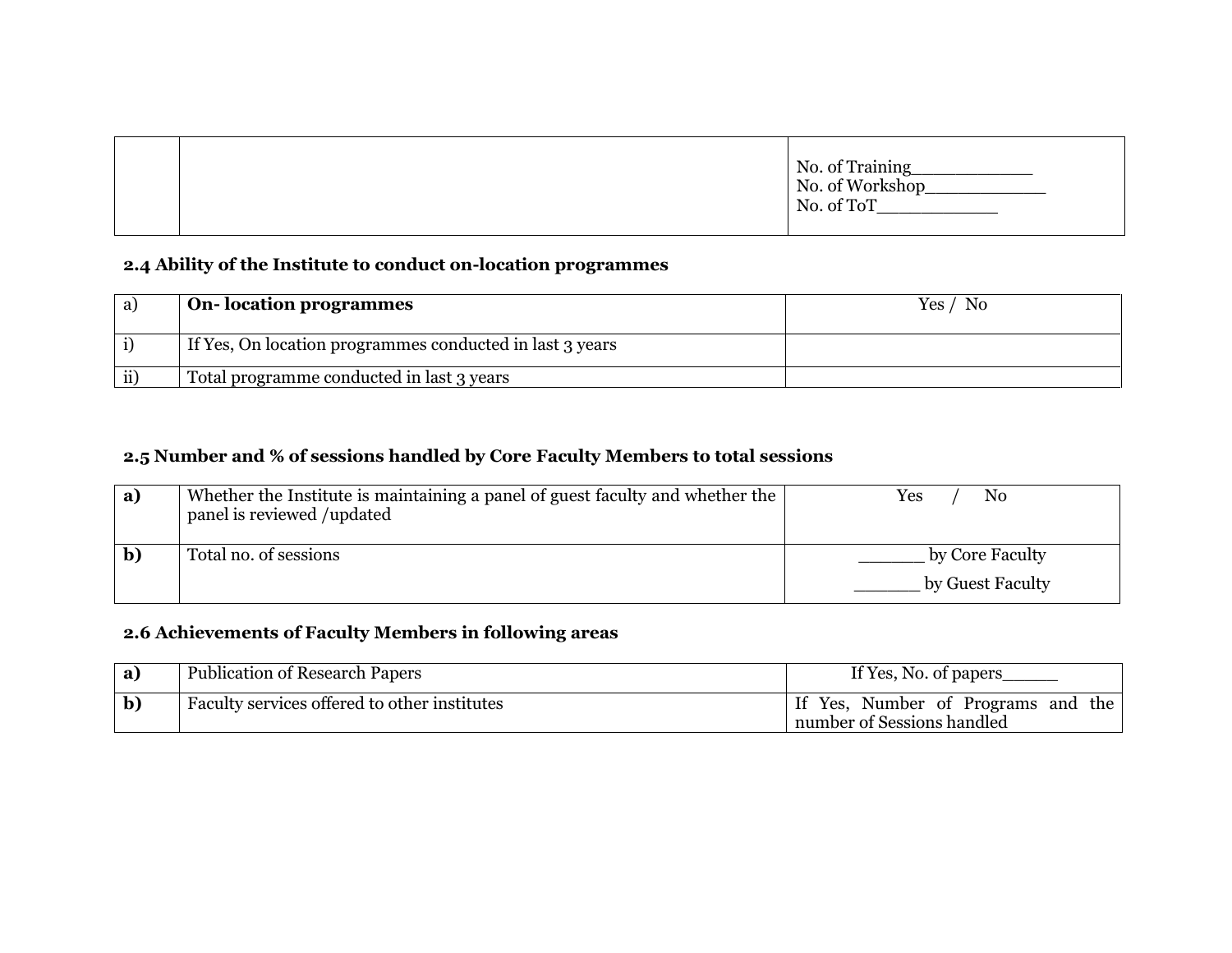| c) | CTIs initiative for preparation of     |                           |  | Case studies, ________                 |             |
|----|----------------------------------------|---------------------------|--|----------------------------------------|-------------|
|    |                                        | ii.<br>Success stories    |  |                                        |             |
|    |                                        | iii.                      |  |                                        |             |
|    |                                        | $\mathbf{iv}$ .           |  | Other academic                         | articles/   |
|    |                                        |                           |  |                                        |             |
|    |                                        |                           |  | Pl write specific numbers against each |             |
|    |                                        | item                      |  |                                        |             |
| d) | Experience in handling diploma courses | If Yes, No of courses     |  |                                        | and average |
|    |                                        | duration of such courses. |  |                                        |             |

## **2.7 Process of selection and placement of Faculty Members**

| a)           | Is there a process for Selection/Placement of Faculty Members?                                                                      | No<br>Yes                                          |
|--------------|-------------------------------------------------------------------------------------------------------------------------------------|----------------------------------------------------|
|              | (As per the provision of the SOFTCOB Policy. As per Govt. of India Policy for<br>NCCT affiliated Institutions (ICMs/RICMs/VAMNICOM) |                                                    |
| $\mathbf{b}$ | Is there a prescribed minimum tenure of Faculty Members?                                                                            | Yes/No, If yes,                                    |
|              |                                                                                                                                     | year<br><b>Contract Contract Contract Contract</b> |
| c)           | Is there a prescribed minimum tenure of staff?                                                                                      | No<br>Yes                                          |

## **3. Training Methodology**

### **3.1 Methodology used - Use of Assignments, case Studies, etc.**

| (please tick $(\sqrt{\ } )$ if used and write the number of programs | Assignments              | No of sessions using either |
|----------------------------------------------------------------------|--------------------------|-----------------------------|
| conducted during the year using the particular technique)            | Presentations            | of tools $-$                |
|                                                                      | <b>Role Plays</b>        |                             |
|                                                                      | Case studies             | Total no. of sessions-      |
|                                                                      | Management cases         |                             |
|                                                                      | <b>Group Discussions</b> |                             |
|                                                                      | Games                    |                             |
|                                                                      | Case Exercises           |                             |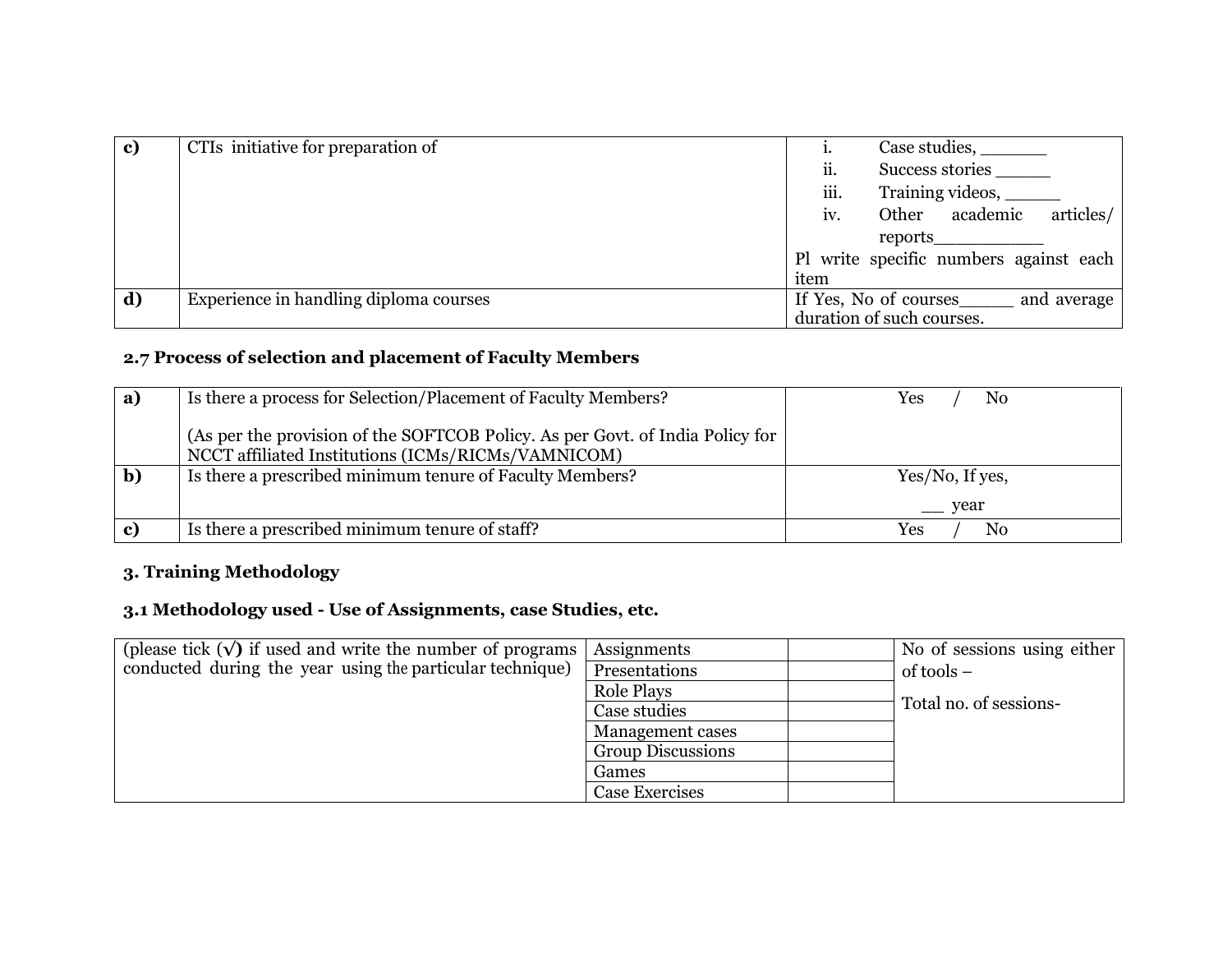## **3.2Use of Audio Visual & other Aids**

| (please tick $(\sqrt{\ } )$ if used and write the number of programs | Power points         | sessions<br>using<br>No<br>of |
|----------------------------------------------------------------------|----------------------|-------------------------------|
| conducted during the year using the particular technique)            | LCDs/LEDs            | either of tools –             |
|                                                                      | Specific video clips |                               |
|                                                                      | Laptops/Computers    | Total no. of sessions-        |
|                                                                      | Flip charts          |                               |
|                                                                      | Meta-plan cards      |                               |
|                                                                      | Boards, etc.         |                               |

## **3.3 Trainees' Field Exposure Visits:** If yes, give details of visits organized in a separate sheet.

| Trainees' Field Exposure Visits | No. of Programme with field visit- |  |
|---------------------------------|------------------------------------|--|
|                                 | Total no. of Programmes-           |  |

## **4. Projects and Consultancies:**

| 4.1 | Preparation of projects (fee based) – for the State Government, Banks, $\vert$ No. of completes project in last 3 years<br>other Institutions promoting institution, etc |                                  |
|-----|--------------------------------------------------------------------------------------------------------------------------------------------------------------------------|----------------------------------|
| 4.2 | Consultancy work undertaken (fee based)                                                                                                                                  | No. of completes in last 3 years |
| 4.3 | Research work / Studies / undertaken and/or free Consultancies given by   No.<br>involving own faculty and staff                                                         |                                  |
| 4.4 | Support extended to State Govt, promoting institutions, others by way of   No.<br>conduct of training or organization of Seminars / Workshops etc.                       |                                  |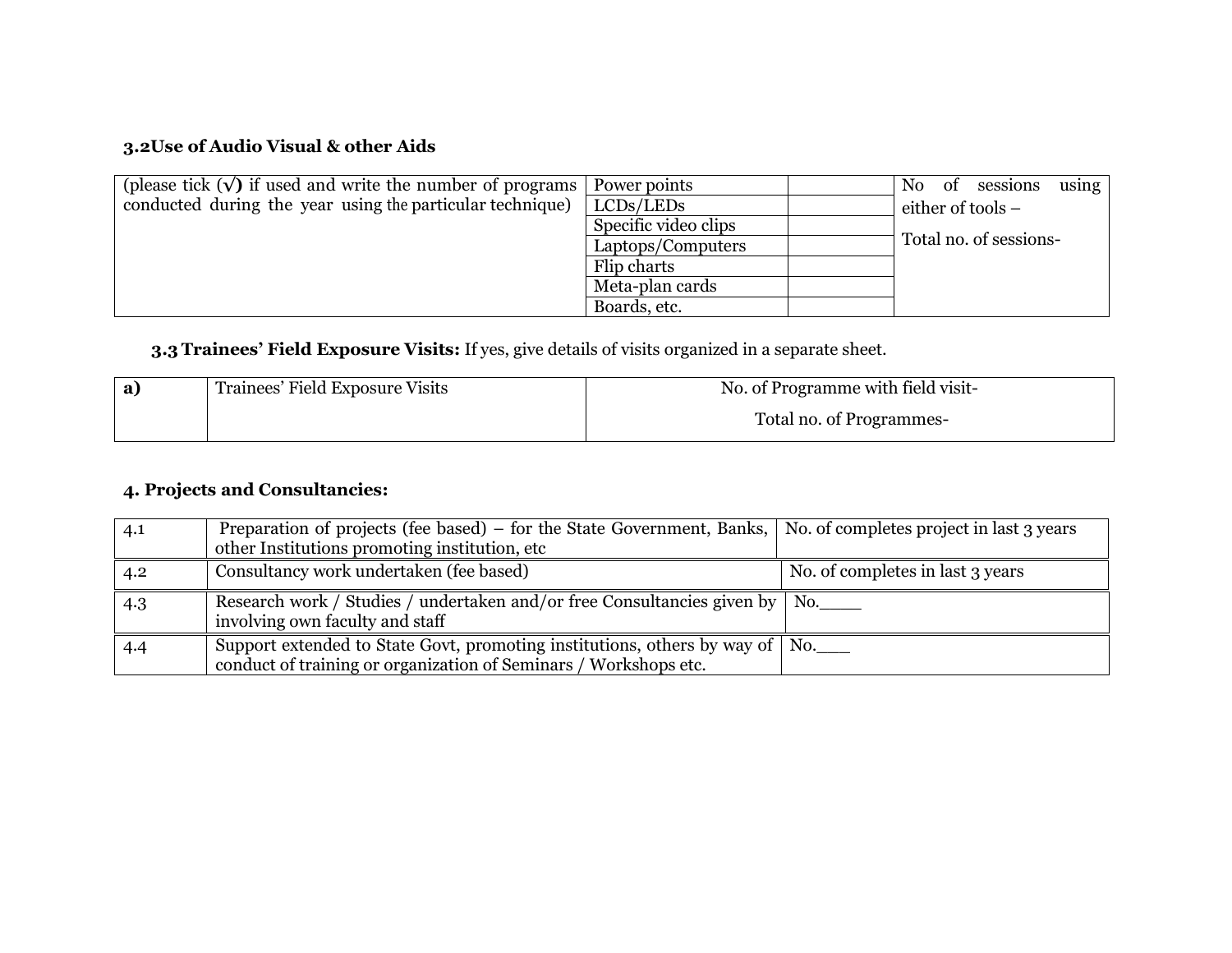## **5. Governance and Leadership**

## **5.1 Vision, Mission and Leadership**

| a) | Has the Institute developed a                       | Vision document          | Yes                                                                                                                                                                                                                                                   | No |
|----|-----------------------------------------------------|--------------------------|-------------------------------------------------------------------------------------------------------------------------------------------------------------------------------------------------------------------------------------------------------|----|
|    |                                                     | <b>Mission Statement</b> | Yes                                                                                                                                                                                                                                                   | No |
| b) | Head of the Institution                             |                          | Title & Name                                                                                                                                                                                                                                          |    |
| c) | Principal / Vice Principal / Director.              |                          | To be counted as Faculty Member only if he is officially<br>performing as FM as per the instructions obtaining in<br>that CTI and Guidelines under SOFTCOB/ those<br>obtaining in the CTI regarding conduct of training<br>programmes by all the FMs. |    |
| c) | Nature of appointment of Head of the<br>Institution |                          | Permanent/Temporary / Additional Charge                                                                                                                                                                                                               |    |

## **5.2 Governance & Strategy Development Structure**

| a)           | Whether the Standing Committee / Management Committee/<br>other equivalent committee has been constituted as per the<br>guidelines?                                                                                          | Yes                                              | No                           |
|--------------|------------------------------------------------------------------------------------------------------------------------------------------------------------------------------------------------------------------------------|--------------------------------------------------|------------------------------|
| $\mathbf{b}$ | Whether the Standing Committee / Management Committee had<br>its' meetings during the year? If yes, mention the number of<br>meetings in each year. (for last 3 years)                                                       | Yes                                              | No                           |
| c)           | Whether the above Committee had discussed /reviewed in the<br>agenda of its meetings?<br>Annual action plan, performance budget and Financial Budget<br>Comprehensive review of work performance<br>Other governance aspects | Yes<br>If Yes, Give details in<br>separate sheet | Enclose agenda of<br>meeting |
| d)           | Is there a Syllabus Committee or its equivalent Committee?                                                                                                                                                                   | Yes                                              | No                           |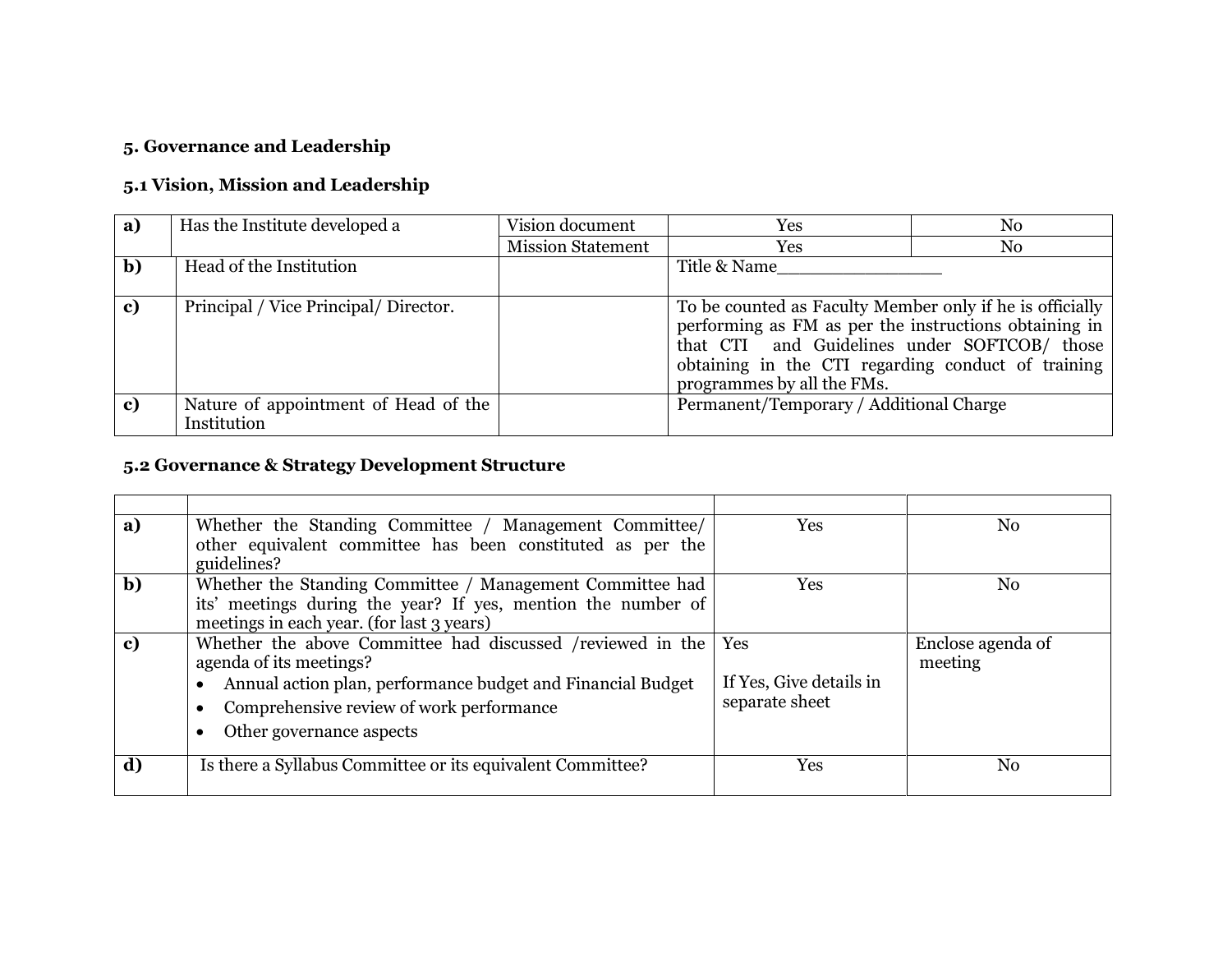| i)  | How many meetings did the Syllabus Committee /Programme<br>Advisory Committee (PAC) have during the year? [see last financial<br>year]                                                                                              |                    |        |          |
|-----|-------------------------------------------------------------------------------------------------------------------------------------------------------------------------------------------------------------------------------------|--------------------|--------|----------|
| ii) | Did the Syllabus Committee / Programme Advisory Committee<br>(PAC) deliberate on<br>1. Calendar of training<br>2. Structure & schedule of the course<br>3. Mid-term review of ATC<br>4. Other training and capacity building needs: | Enclose<br>meeting | agenda | $\sigma$ |
| e)  | Did the Sponsoring / Promoting Agency or the Fundi<br>Agency have any inspection of the CTI during the year?                                                                                                                        |                    |        |          |
| f   | Have the observations in such Inspection Reports fully complied<br>with? (Inspection Report and the Compliance to be made available<br>to the Validation Team for review).                                                          |                    |        |          |
| g)  | Does the CTI have a system of its periodical internal review by the<br>Head of CTI                                                                                                                                                  |                    |        |          |

| 5.3 | Capacity Utilization of Class Rooms | (No of Training days *)  | % Capacity Utilization of |
|-----|-------------------------------------|--------------------------|---------------------------|
|     |                                     | 100) divided by          | <b>Class Rooms</b>        |
|     |                                     | (No of Working Days * No |                           |
|     |                                     | of Classrooms)           |                           |

# **5.4 Standardization of Training Programs**

| a)           |                                                  | Whether all the programs in Calendar of the CTI are   No. of programmes which are not standardized either by CPEC or |
|--------------|--------------------------------------------------|----------------------------------------------------------------------------------------------------------------------|
|              | those standardized by C-PEC?                     | by NCCT.                                                                                                             |
|              |                                                  |                                                                                                                      |
| $\mathbf{b}$ | Whether the CTI propose any program to C-PEC for | Yes / No                                                                                                             |
|              | standardization during the year?                 |                                                                                                                      |
|              | What is the status thereof?                      |                                                                                                                      |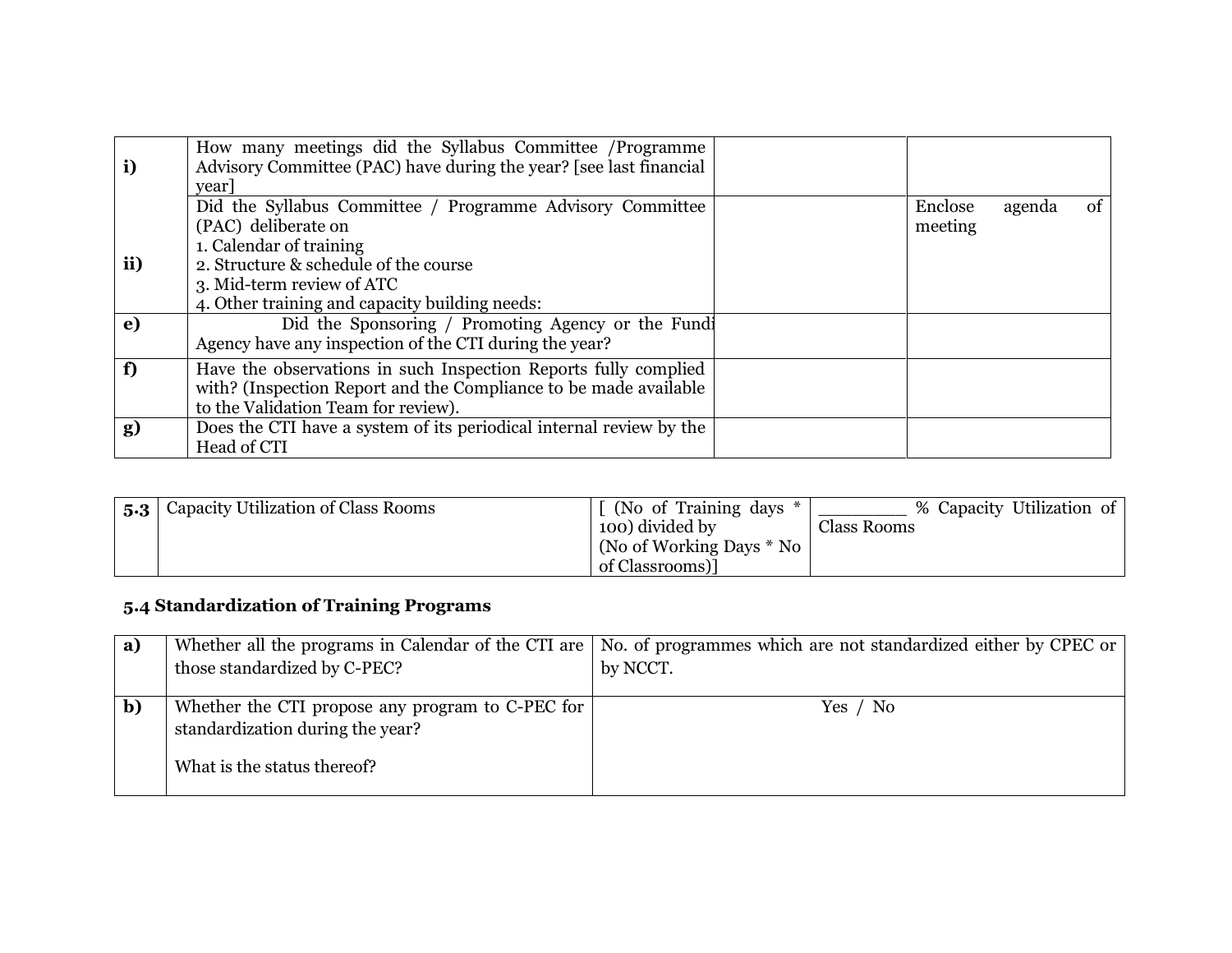## **5.5 Organizational Process and Arrangements**

| a) | Organizational structure                                                                                         | Whether Organizational Chart prepared?  |
|----|------------------------------------------------------------------------------------------------------------------|-----------------------------------------|
|    |                                                                                                                  | Yes / No                                |
|    | Allocation of work amongst faculty and staff                                                                     | Whether work allocation prepared?       |
|    |                                                                                                                  | Yes / No                                |
|    | Please give brief account of MIS reporting to sponsor / promoting  <br>Reporting system and Compliance Mechanism |                                         |
|    |                                                                                                                  | Institution and to funding Institution. |

## **5.6 Financial Management**

| a)           | Is there a system of Preparation of Annual                              | Yes / No                                    |
|--------------|-------------------------------------------------------------------------|---------------------------------------------|
|              | <b>Financial Budget</b>                                                 |                                             |
| $\mathbf{b}$ | Effective utilization of resources                                      | Give year-wise % utilization                |
|              |                                                                         | of budget against allocation (last 3 years) |
|              | Is the maintenance of books & records up-to-date?                       | Yes / No                                    |
| d)           | Is there a system of audit of books of accounts of CTI? Please describe | Yes / No                                    |
|              | briefly.                                                                |                                             |

## **5.7 Marketing of training programmes**

| a)          | Whether calendar of programmes sent to client organizations?                          | <b>Mention dates</b>                                 |
|-------------|---------------------------------------------------------------------------------------|------------------------------------------------------|
| $\mathbf b$ | How the timely intimation of every programme to client organizations is<br>ensured?   | Please describe briefly the<br>system adopted by CTI |
| c)          | What are the follow up measures that are<br>normally taken for ensuring participation | Pl describe briefly the<br>measures adopted          |

## **6. Infrastructure**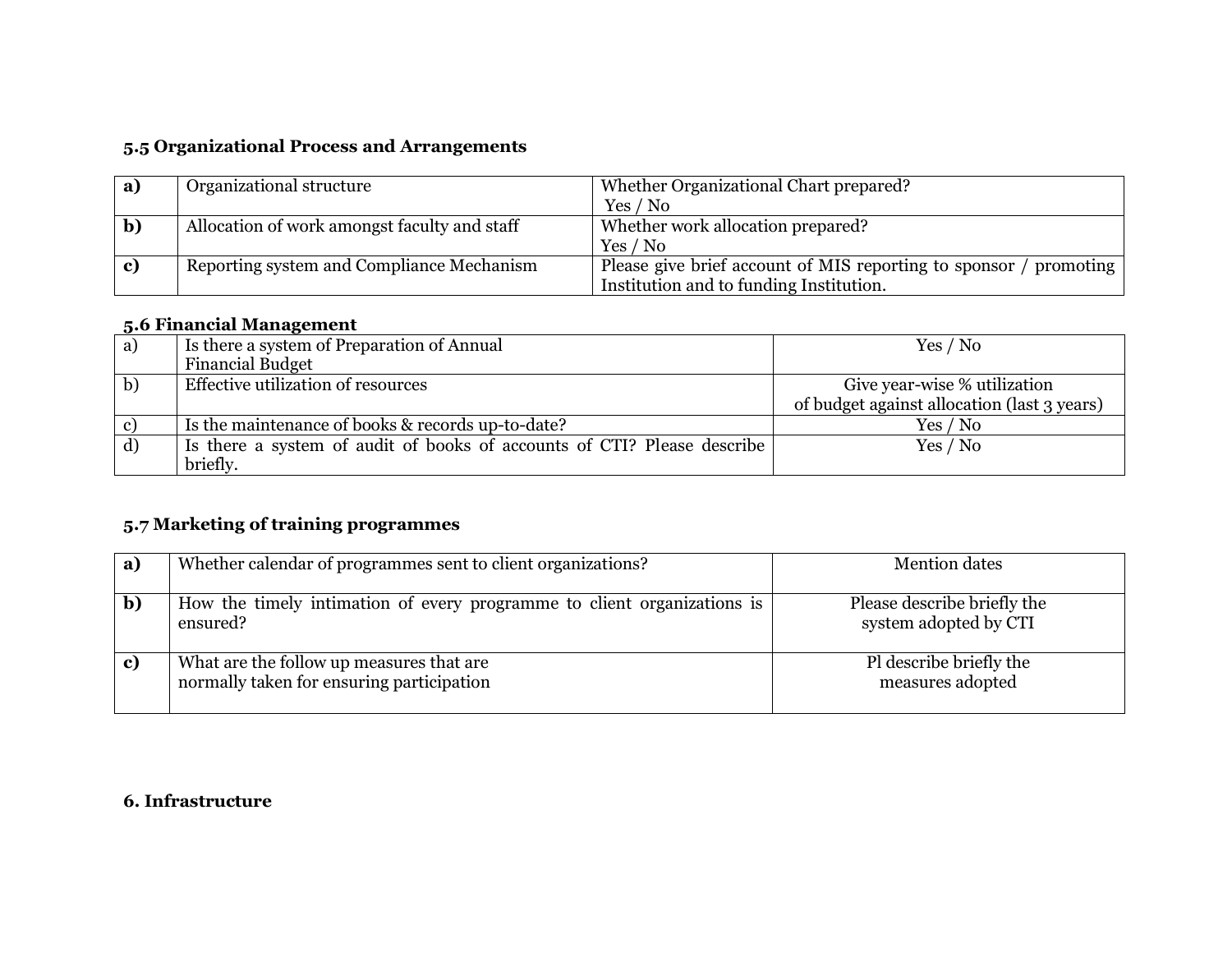| 6.1 | No. of Classrooms                            | No.      |
|-----|----------------------------------------------|----------|
| 6.2 | Availability of<br><i>i.</i> conference hall | Yes / No |
|     | ii. auditorium                               | Yes / No |

# **6.3 Computer Lab and Internet Facility**

| a) | Computer Lab (well equipped)                   | Yes / No | If Yes, give details-    |
|----|------------------------------------------------|----------|--------------------------|
|    |                                                |          | a) owned by CTI          |
|    |                                                |          | b) arrangement elsewhere |
| b) | Internet Facility for Faculty and Participants | Yes / No |                          |

## **6.4 Library and Reading Room**

| a) | Availability of Library                                           | Yes / No          |
|----|-------------------------------------------------------------------|-------------------|
|    |                                                                   |                   |
| b) | Availability of Reading Room                                      | Yes / No          |
| c) | Books, CDs, Periodicals, Magazines and other e learning resources | English<br>No.    |
|    | relevant to training available                                    | Vernacular<br>No. |
| d) | Newspapers subscribed                                             | English<br>No.    |
|    |                                                                   | Vernacular<br>No. |

## **6.5 Hostel and Catering**

| a)           | Whether Hostel is owned or rental arrangements? |          |
|--------------|-------------------------------------------------|----------|
|              | No. of Hostel Rooms                             |          |
| $\mathbf{c}$ | No. of Beds                                     |          |
| $\mathbf{d}$ | Basic amenities in hostel rooms                 | Yes / No |
| e            | Dining hall with basic amenities                | Yes / No |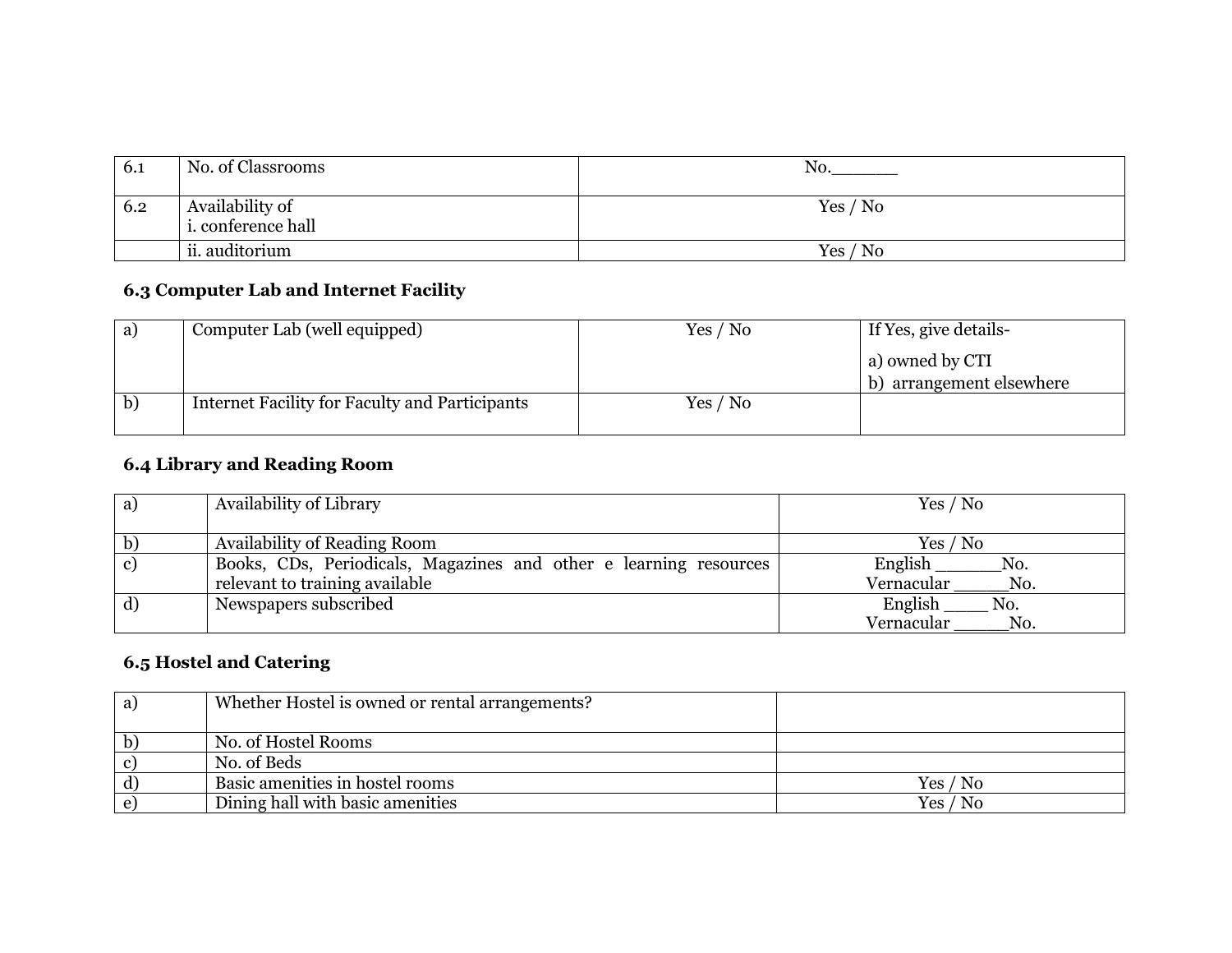|   | Full-fledged.<br>i kitchen with utensils and | <b>Yes</b><br>No           |
|---|----------------------------------------------|----------------------------|
|   | Equipments                                   |                            |
| σ | Hygienic food & drinking water arrangements  | Yes<br>$\sim$ $\sim$<br>N0 |

# **6.6 Office Equipment's and others**

| a)            | No. of Personal Computers     |  |
|---------------|-------------------------------|--|
| b)            | No. of Laptops                |  |
| $\mathbf{c})$ | No. of Printers               |  |
| d)            | Total capacity of UPS         |  |
| $\epsilon$    | No. of Scanners               |  |
| f)            | No. of Fax Machines           |  |
| g)            | No. of Photostat Machines     |  |
| h)            | No. of Multimedia LCDs        |  |
| i)            | Public Address System         |  |
| <u>j)</u>     | No. of Podium                 |  |
| $\mathbf{k}$  | <b>Furniture and Fixtures</b> |  |
|               | (Table, Chair, Cupboard)      |  |
|               |                               |  |

# **6.7 Housekeeping and Maintenance**

|   |                                                | Give status under each |
|---|------------------------------------------------|------------------------|
| a | Maintenance of premises                        |                        |
|   | Office, Classrooms, Hostel & Campus            |                        |
|   | Electricity and backup                         |                        |
|   | Water supply $-$ availability $\&$ maintenance |                        |
|   | Security arrangements                          |                        |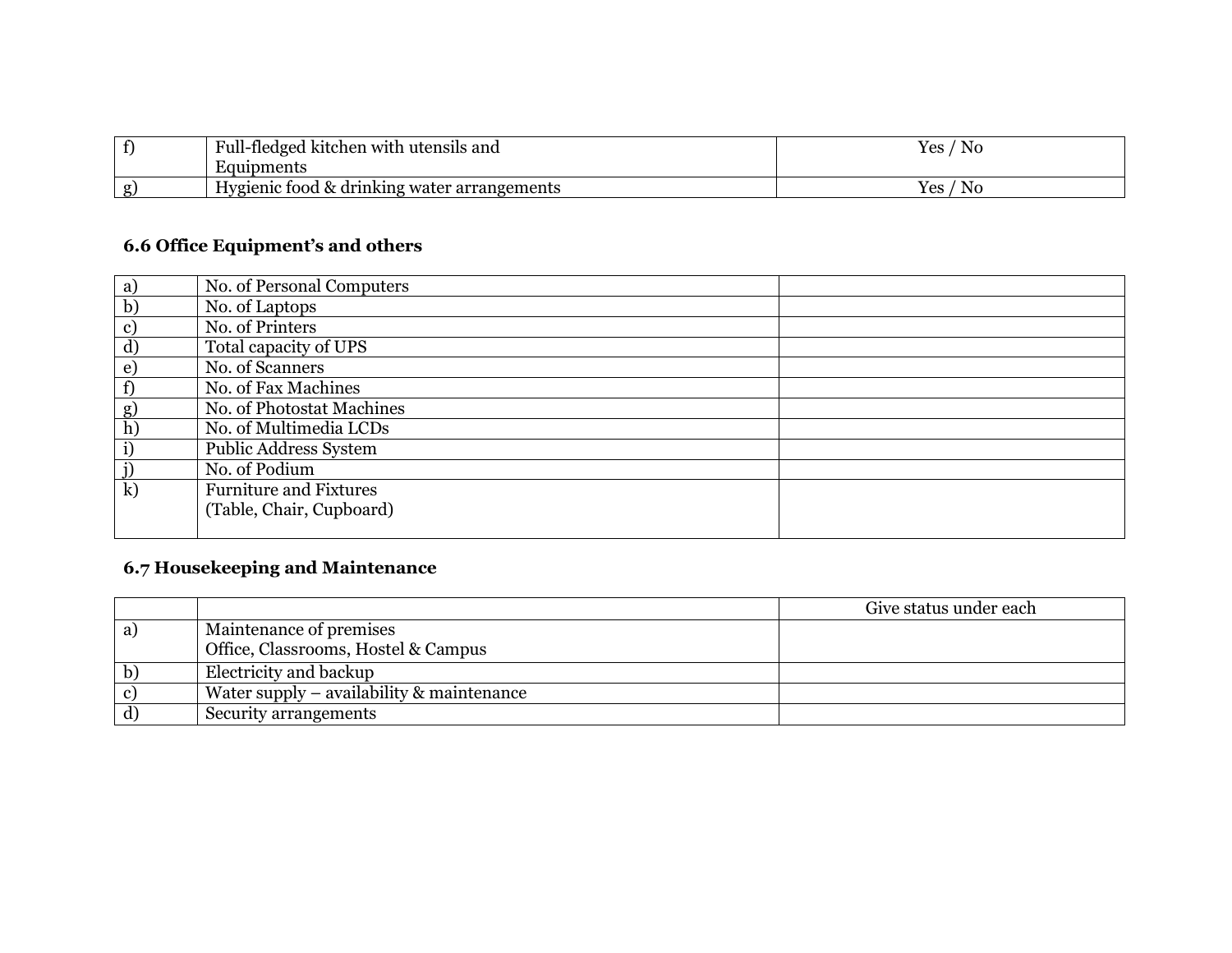## **7. Initiatives / Innovations Undertaken during the period under review**

Please furnish details on innovations in CTI wherever applicable

#### **8. Implementation of Operational and Technical Manual**

| 8.1 | a) | Has the CTI implemented all aspects of the                           |  |
|-----|----|----------------------------------------------------------------------|--|
|     |    | Operational & Technical Manual provided to it by C-PEC?              |  |
|     | b) | Please list out areas of Operational Manual& Technical Manual where  |  |
|     |    | the action is still in progress                                      |  |
|     | c) | Please list out areas of Operational Manual & Technical Manual where |  |
|     |    | the action is yet to be taken by the CTI                             |  |
|     | d) | Whether the CTI has standardized all its training/study/reference    |  |
|     |    | material                                                             |  |

#### **Note**:

- **i.** Apart from furnishing all the information required in the formats prescribed, the CTI may also append any additional information on their achievements.
- **ii.** The information may be given here in this format in brief and details may be kept ready for validation by the Validation Team during their visit to CTI.

**Certification by the Head of the Institution**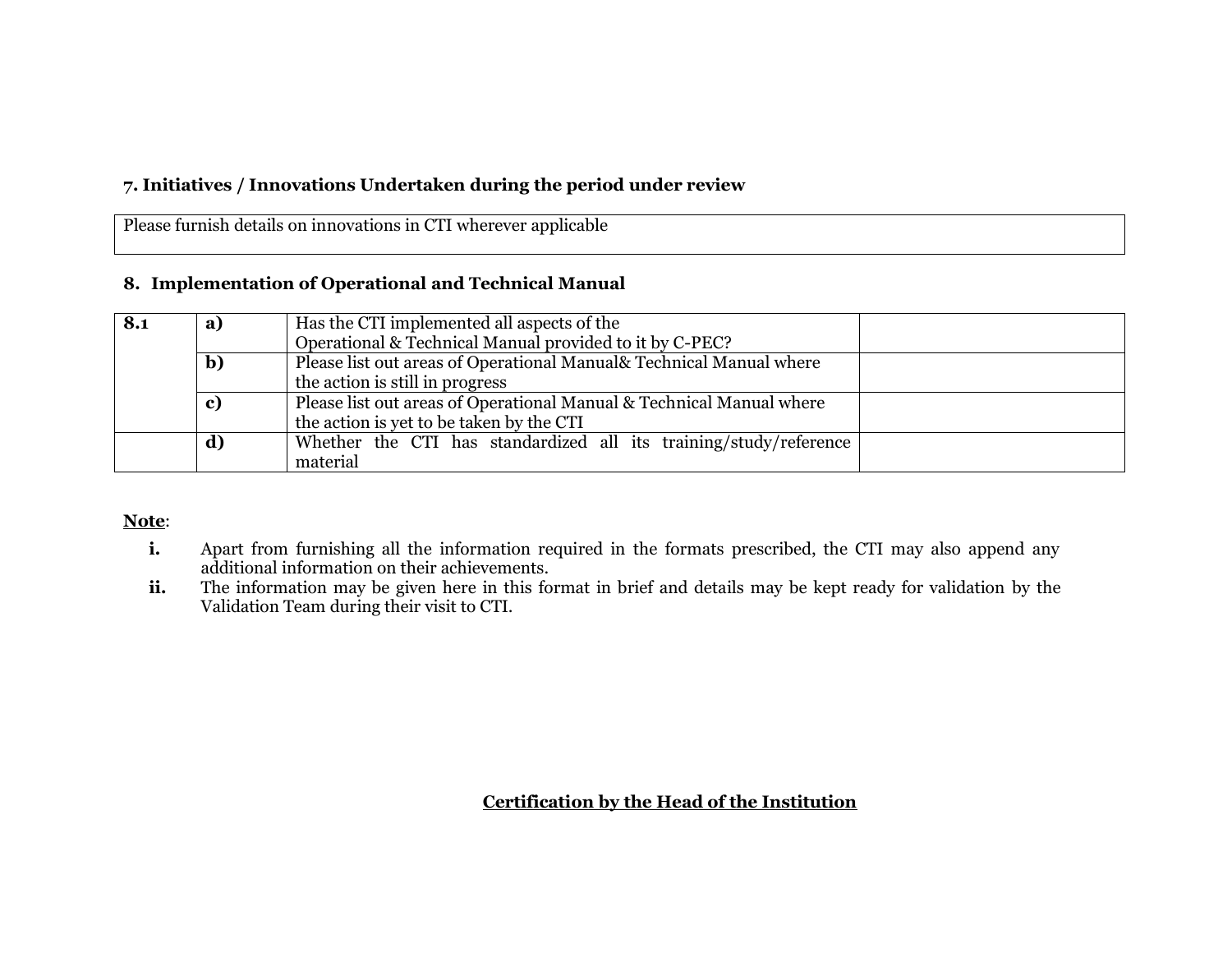| I,                            | $\frac{1}{2}$ (name)                                                                                           | as | the | Head                                   | of |  |                                                                                                |  |
|-------------------------------|----------------------------------------------------------------------------------------------------------------|----|-----|----------------------------------------|----|--|------------------------------------------------------------------------------------------------|--|
|                               |                                                                                                                |    |     |                                        |    |  | (name of the Institution) hereby certify that the information provided in the above formats is |  |
|                               | true to the best of my knowledge.                                                                              |    |     |                                        |    |  |                                                                                                |  |
| Place:<br>Date:               |                                                                                                                |    |     | Signature with Seal of the Institution |    |  |                                                                                                |  |
|                               | PROFORMA for ANNEXURES "C" to "G"                                                                              |    |     |                                        |    |  |                                                                                                |  |
|                               | <b>Annexure (c)</b> Faculty Profile                                                                            |    |     |                                        |    |  |                                                                                                |  |
|                               |                                                                                                                |    |     |                                        |    |  |                                                                                                |  |
| Qualification:                | Academic Professional Professional                                                                             |    |     |                                        |    |  |                                                                                                |  |
|                               | Technical Communication of the contract of the contract of the contract of the contract of the contract of the |    |     |                                        |    |  |                                                                                                |  |
| Experience:                   |                                                                                                                |    |     |                                        |    |  |                                                                                                |  |
|                               | Training Programmes / Workshops attended :                                                                     |    |     |                                        |    |  |                                                                                                |  |
| <b>Seminar Presentations:</b> |                                                                                                                |    |     |                                        |    |  |                                                                                                |  |
| Articles Published *          |                                                                                                                |    |     |                                        |    |  |                                                                                                |  |
| Case Studies prepared *       |                                                                                                                |    |     |                                        |    |  |                                                                                                |  |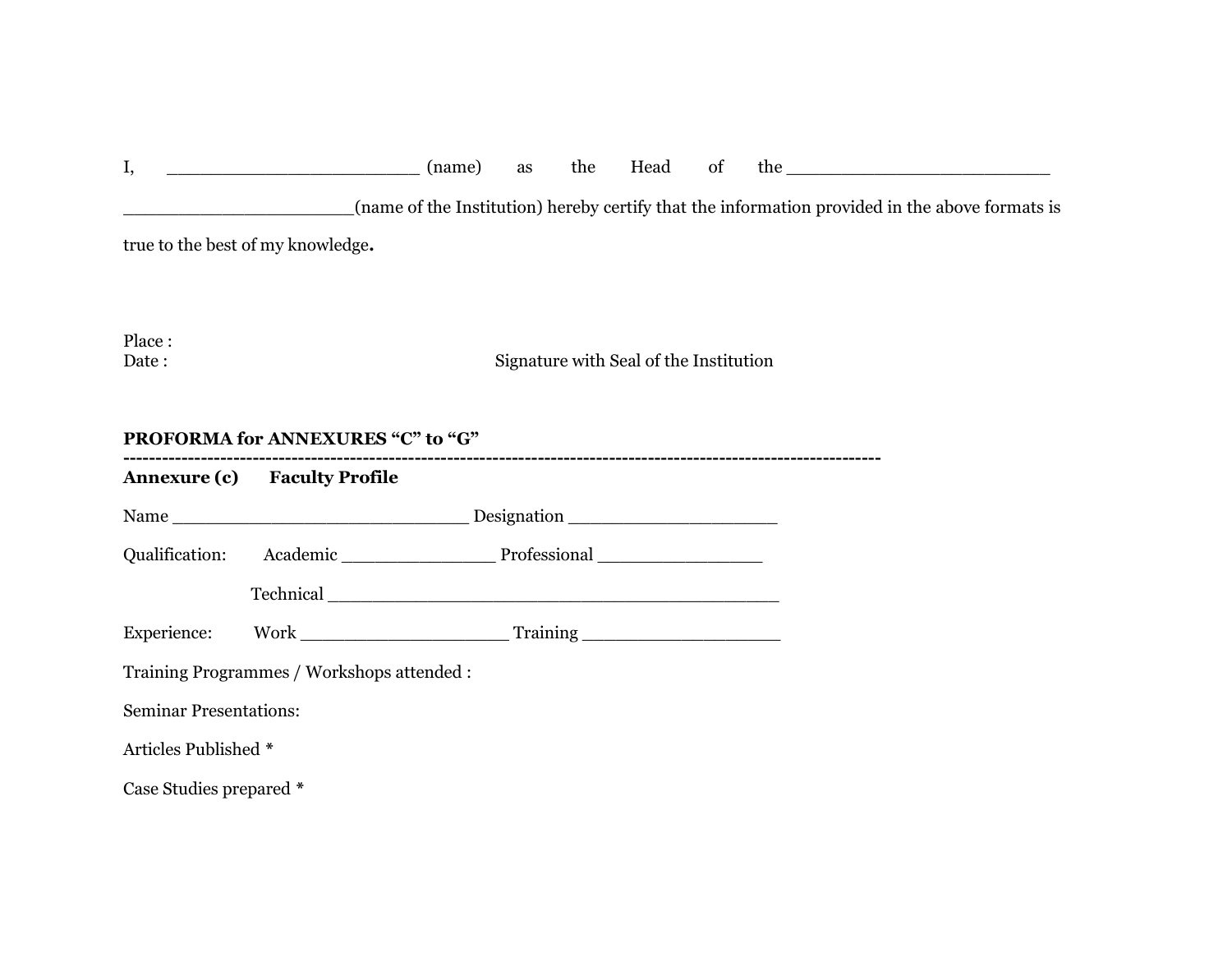Book Reviews *\**

Exposure tour

## *(\** pertaining to **last financial year** only)

## **Annexure (d) Programmes conducted during last financial year -----**

| Sr. No. | Name of the Programme | Duration | No. of Participants |
|---------|-----------------------|----------|---------------------|
|         |                       |          |                     |
|         |                       |          |                     |
|         |                       |          |                     |
|         |                       |          |                     |

## **Annexure (e) Project work undertaken during last 3 years**

| Sr. No. | Name of the Project | Sponsoring<br>Authority | Duration |
|---------|---------------------|-------------------------|----------|
|         |                     |                         |          |
|         |                     |                         |          |
|         |                     |                         |          |